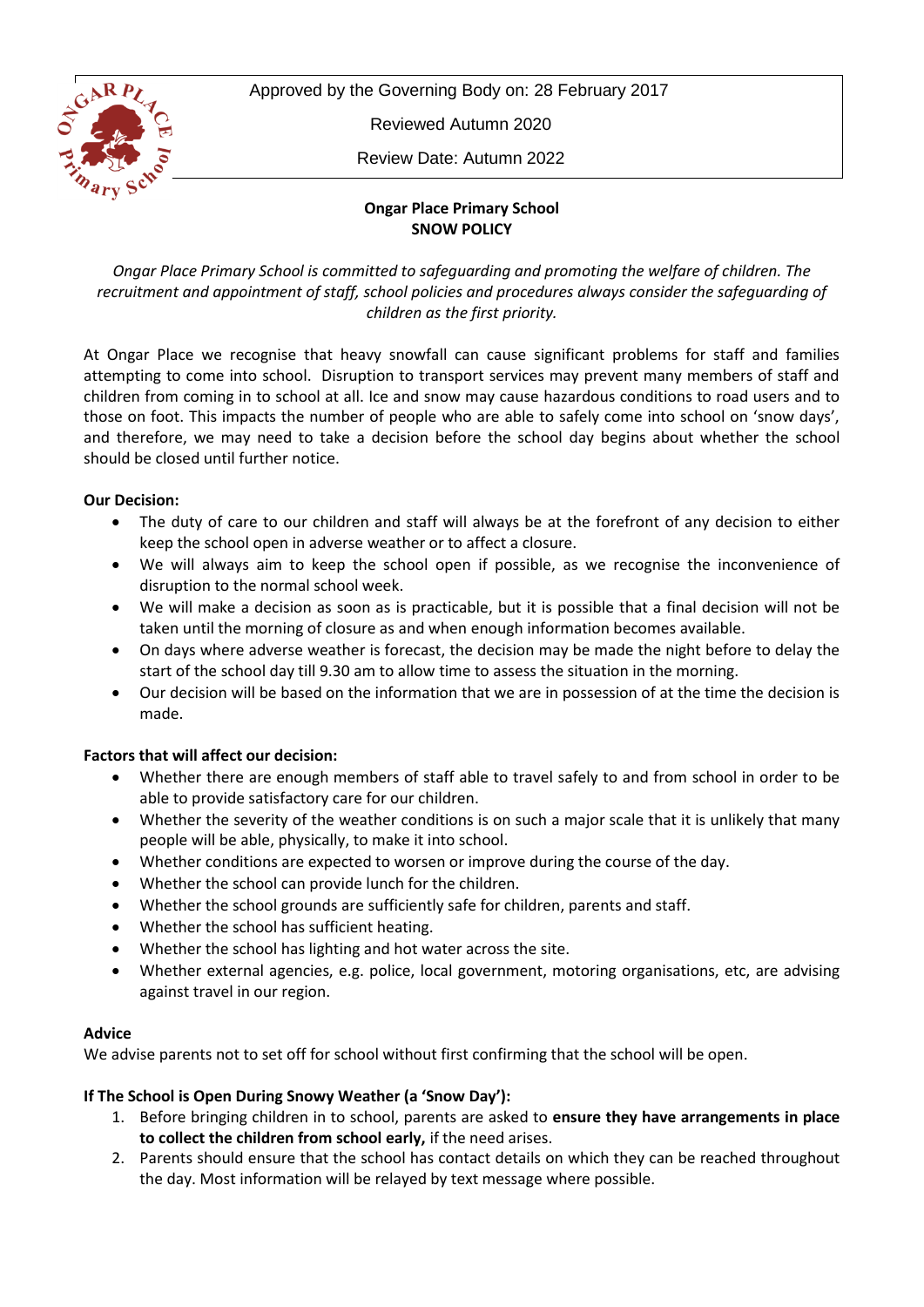3. We may aim for the children to play outside in the snow if they wish, so please make sure they are well dressed for very cold weather.